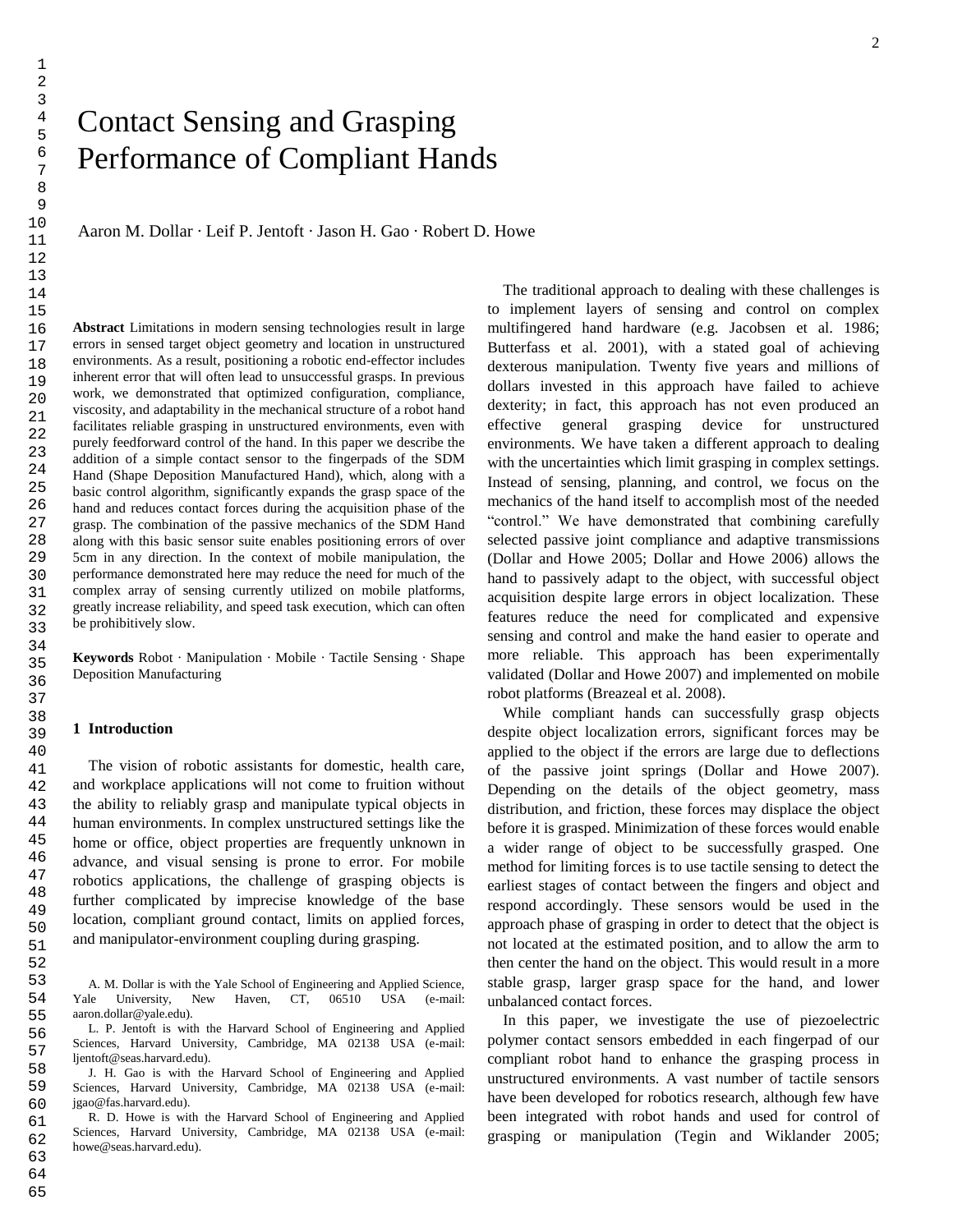Jacobsen et al. 1988; Lee and Nicholls 1999; Howe and Cutkosky 1992; Fearing 1987);. Here we focus on the benefits that can be obtained from the simplest type of tactile sensor, which is essentially a low cost and robust contact detector. Our hypothesis is that the combination of contact sensing and a carefully tuned compliant hand can greatly expand the range of objects that can be successfully grasped.

We begin this paper with a brief review of the mechanics of our hand, followed by the design and analysis of the lowthreshold contact sensor. We then present an experiment that evaluates the performance of the hand under varying degrees of uncertainty in the sensed object properties. This experiment demonstrates that the use of contact events enhances grasping capabilities compared to grasp performed in a purely feedforward manner.

## **2 SDM Hand**

Before describing the experimental work that is the focus of this paper, we provide a brief overview of the design and function of the SDM Hand (Fig. 1). An extensive description can be found in (Dollar and Howe 2007). As the name suggests, the hand was fabricated using polymer-based Shape Deposition Manufacturing (SDM) (Mertz et al. 1994; Clark et al. 2001) to provide compliance and robustness. SDM is a layered manufacturing technique with which the rigid links and compliant joints of the gripper are created simultaneously with embedded sensing and actuation components. Elastomeric flexures create compliant joints, eliminating metal bearings, and tough rigid polymers fully encase the embedded components, eliminating the need for seams and fasteners that are often the source of mechanical failure.

The preshape, stiffness, and joint coupling characteristics of the hand were determined based on the results of previously conducted optimization studies (Butterfass et al. 2001; Dollar and Howe 2005). In these simulations, the joint rest angles, joint stiffness ratio, and coupling scheme of the hand were varied and the performance analyzed to maximize the allowable uncertainty in object location and size as well as minimize contact forces.

## 2.1 Finger design

The concave side of each finger link contains a soft fingerpad to maximize friction and contact area, thereby increasing grasp stability. Links are connected via elastomer joint flexures, designed to be compliant in the plane of finger motion and stiffer out of plane. Due to the molding process used to create them, the SDM fingers, with embedded sensors and actuation components, are a single lightweight part (39 grams each), with no fasteners or adhesives.

The polyurethane used for the joints of the fingers demonstrates significant viscoelastic behavior, providing both compliance and passive damping to the hand. The damping in the joints is necessary to reduce joint oscillations and permit



**Fig. 1** SDM Hand grasping a variety of objects

the use of low joint stiffness. The joints can also undergo large deflections while remaining completely functional. The advantages of this property are clear when considering the damage that can result due to large contact forces that can occur with unplanned contact during use of traditional stiff robotic hands.

## 2.2 Actuation

For actuation, each finger has a pre-stretched, nylon-coated stainless steel cable anchored into the distal link, and running through low-friction tubing to the base. The transmission of the hand is arranged such that the compliance in the fingers is in parallel with the actuator. Before the hand is actuated, the tendon cable remains slack and the finger is in its most compliant state. This method permits the use of actuators that are not backdrivable and prevents the inertial load of the actuator from increasing the passive stiffness. After actuation, the stiff tendon takes much of the compliance out of the fingers, resulting in a stiffer grasp with greater stability. This arrangement of the compliance in parallel with the actuation is a key factor in the effective performance of the hand.

A single actuator drives the four fingers (eight joints) of the hand. This not only makes the gripper simpler and lighter, but it also allows the gripper to be self-adapting to the target object. Fig. 2 details the actuation scheme, by which motion of the distal links can continue after contact on the coupled proximal links occurs, allowing the finger to passively adapt to the object shape. Additionally, the pulley design in this scheme allows the remaining fingers to continue to enclose the object after the other fingers have been immobilized by contact, ensuring that an equal amount of tension is exerted on each tendon cable, regardless of finger position or contact state.

3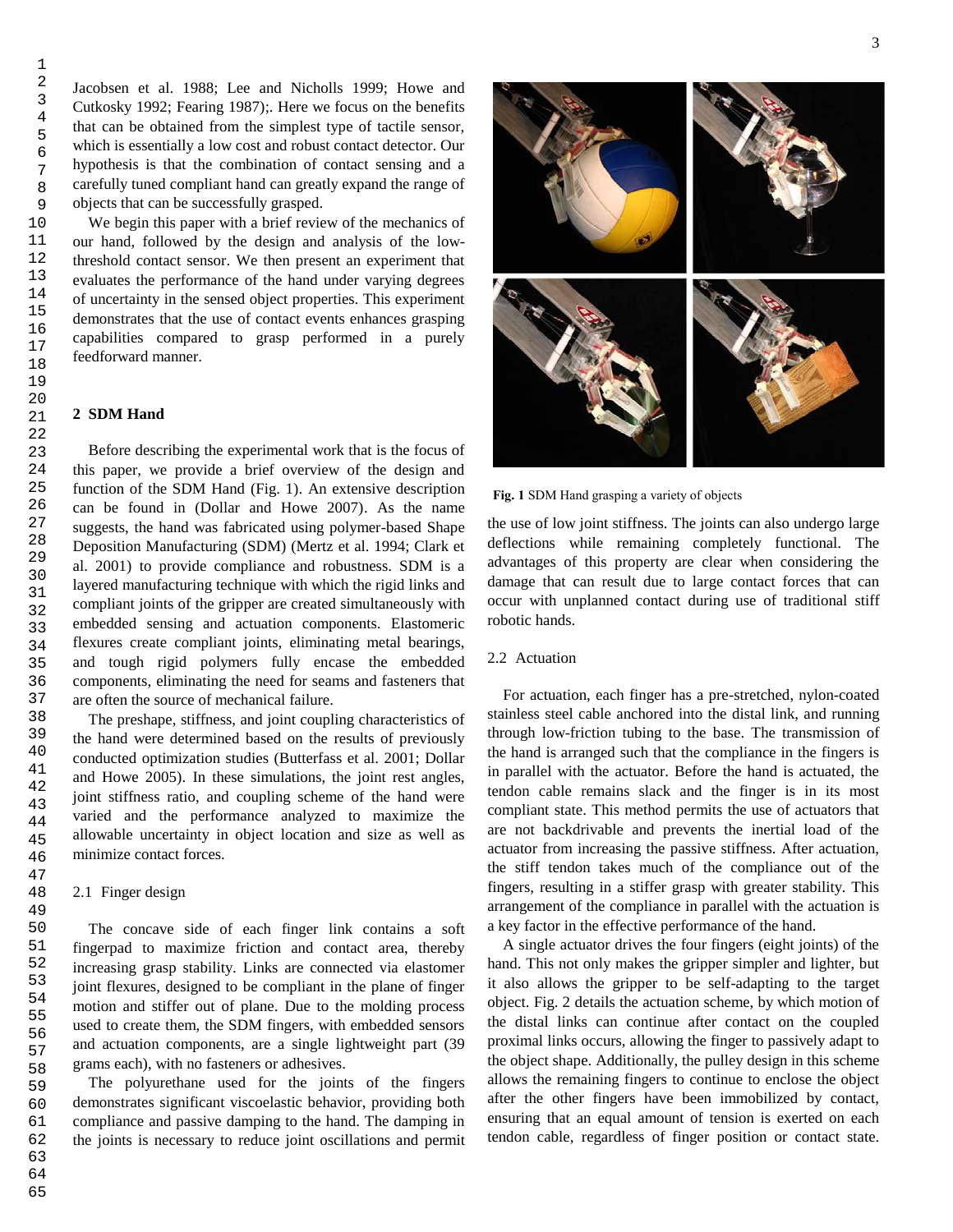

**Fig. 2** Actuation schematic of the hand



**Fig. 3** Example grasp scenario

Note that the tendon cable is fixed only to the outer link of each finger, and freely moves over all other finger components without exerting torque or enforcing direct motion. This actuation scheme is similar to that used in (Hirose 1978).

Fig. 3 details an example grasp to demonstrate the adaptability of the transmission design. The grasper is unactuated until contact with a target object is sensed and a successful grasp is predicted based on any available sensory information. This initial contact may produce a small contact force (Fig. 3A). When the gripper is actuated, forces are exerted at the initial contact point while the second finger is brought into contact (Fig. 3B). Finger motion continues until the distal links on both fingers contact the object. Finally, the forces at the distal links increase as the grip on the object is secured (Fig. 3D). This process is completed in a purely feedforward manner, with the actuator simply powered at a constant torque. A video detailing some of the performance characteristics of the hand can be seen at http://www.eng.yale.edu/adollar/SDM\_Hand.avi.

#### **3 Piezofilm Contact Sensor**

One of the most important parameters to detect in manipulation or legged locomotion is the transition from noncontact to contact at the end effector. This event signals a change in the mechanical state of the robot-environment system and typically triggers a change in controller behavior. A wide variety of sensor can be used to accomplish contact detection. We selected a piezoelectric polymer film element (model DT1-028K/L, MSI sensors, Hampton, VA, USA, terminated with a 10MΩ load resistor) because of its high sensitivity, low cost, and excellent durability (Howe and Cutkosky 1993). These sensors are molded into the compliant





**Fig. 4** Piezofilm element (top) and approximate placement within the fingerpads of the SDM Hand (embedded approximately 3mm below the surface)

fingerpads of the SDM Hand (Fig. 4). These sensors generate an electrical charge in proportion to the applied strain, have excellent frequency response and high sensitivity, but have no static response. By embedding the flexible sensor just under the contact surface, it senses the transient when the fingerpad is deformed on initial contact as well as when contact is removed. The sensor responds to all strain changes on the piezofilm element – forces applied normal to the fingerpad surfaces lead to bending strain and sheer forces lead to axial strain.

To determine the sensitivity and resolution of the sensor to contact transitions, a series of small loads placed on the fingerpad were quickly removed from the sensor with a fall time of under 10 ms. The loads were applied via a small spherical indenter (0.64 cm diameter). As shown in Fig. 5, these stimuli produced approximately 1.38 volts per Newton. The data points are the average of five trials (standard deviation shown as error bars). The RMS sensor noise was 21mV, or approximately 0.015N.

Fig. 6 shows a series of sensor responses to a typical grasping operation performed with the SDM Hand attached to a manipulator arm. The top plot shows three distinct contact events in which a fingerpad contacts an object during object acquisition. These events show an initial negative response at contact with a positive peak generated when the contact is removed. The height and sharpness of the peaks are dependent on how quickly the contact force is applied.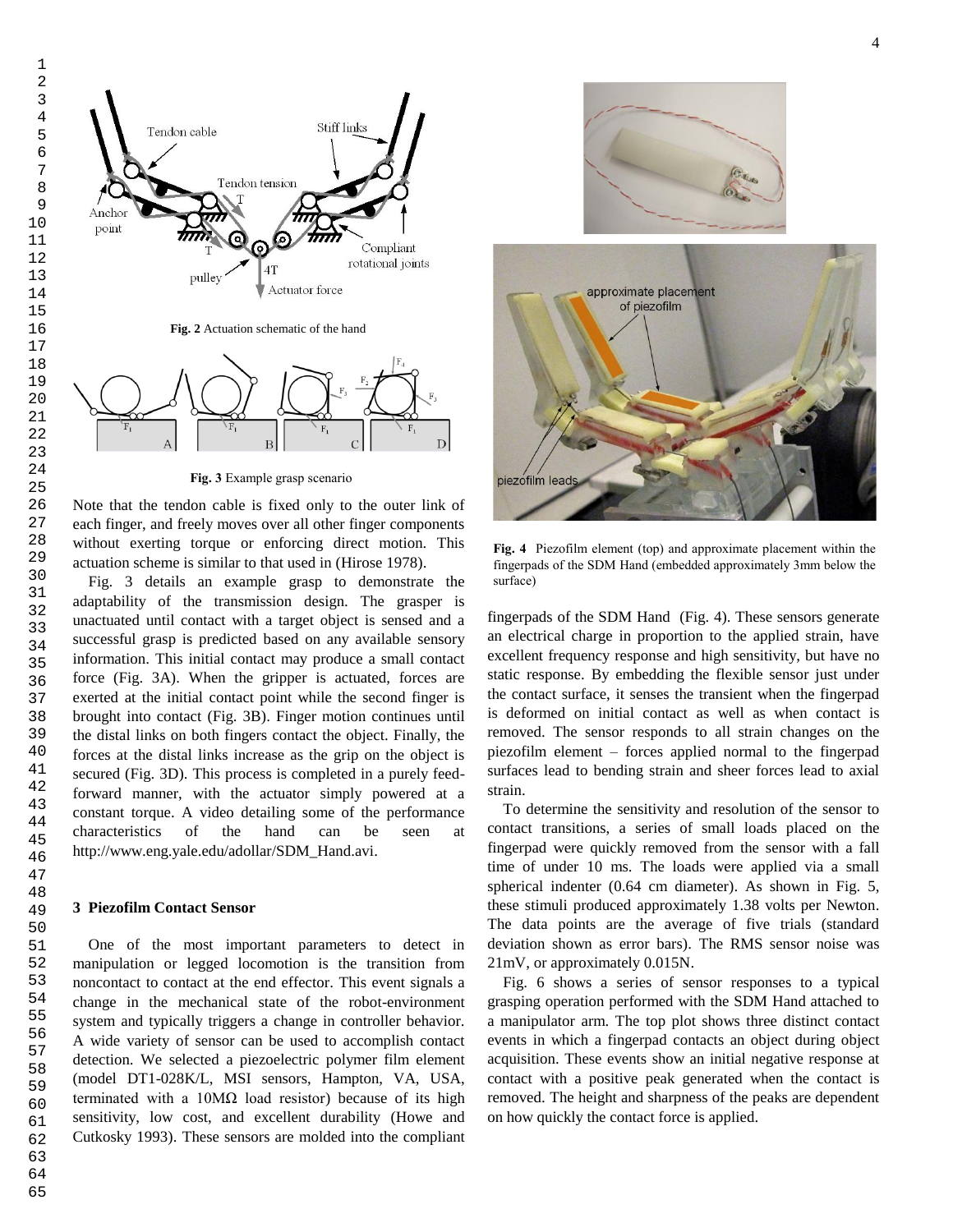

**Fig. 5** Piezofilm sensor output vs. contact force with linear fit

In addition to the noncontact-contact transition, the sensor responds to changes in load on the finger surface during grasping and manipulation. The middle plot of Fig. 6 shows the sensor output as the fingers of the hand are closing around the object to secure the grasp, with the base of the hand remaining stationary. The signal has smaller amplitude due to the slower speed at which the fingers close. The oscillations seen in this signal are a result of vibrations induced as the remaining fingers contact and apply force to the target object.

The bottom plot in Fig. 6 shows the sensor response as the manipulator arm moves the object while grasped by the SDM Hand. The first transient shows the sensor response as the object is lifted off the table surface, where the changing load forces cause stress changes within the contact sensor. The portions of the signal marked "Motion up" and "Motion down" denote when the manipulator is moving the SDM Hand vertically up in the air and back down again, where small vibrations due to controller action are apparent. The final transient occurs when the object comes back into contact with the table.

The results of these tests with the embedded piezofilm contact sensor show that the sensor can rapidly respond to low force contact transients. This allows a manipulator to react quickly to minimize contact forces with the object or environment, yet still operate at a reasonable speed. Similar sensors have been developed for contact and transient detection, as well as perception of small shapes and incipient slips (Howe and Cutkosky 1996). Integration with the SDM fabrication process allows optimization of the overall finger mechanics and sensor response.

The reading from each sensor was converted to a signal/noise value and thresholded to yield a binary contact value for use by the positioning algorithm used in the following grasping study. The baseline noise value was calculated by averaging the absolute value of the sensor reading with a first-order IIR low-pass filter with a cutoff frequency of 0.1 Hz. The sensor readings during experiment were filtered to reduce noise with another first-order IIR lowpass filter (cutoff frequency 500 Hz) and then divided by the baseline noise reading to generate a signal/noise value appropriate for thresholding.



**Fig. 6** Piezofilm contact sensor output for various phases of the grasping process: initial contacts during reach (top), increasing grasp force during object acquisition (middle), and internal forces during object lift and manipulation (bottom)

## **4 Experimental Setup**

Using feedback from the contact sensors, we created an algorithm that uses contact with the target object to re-center the hand with respect to the target object given some initial positioning error. To evaluate its effectiveness in unstructured environments, we measured the ability of the algorithm to generate a successful grasp when a target object's actual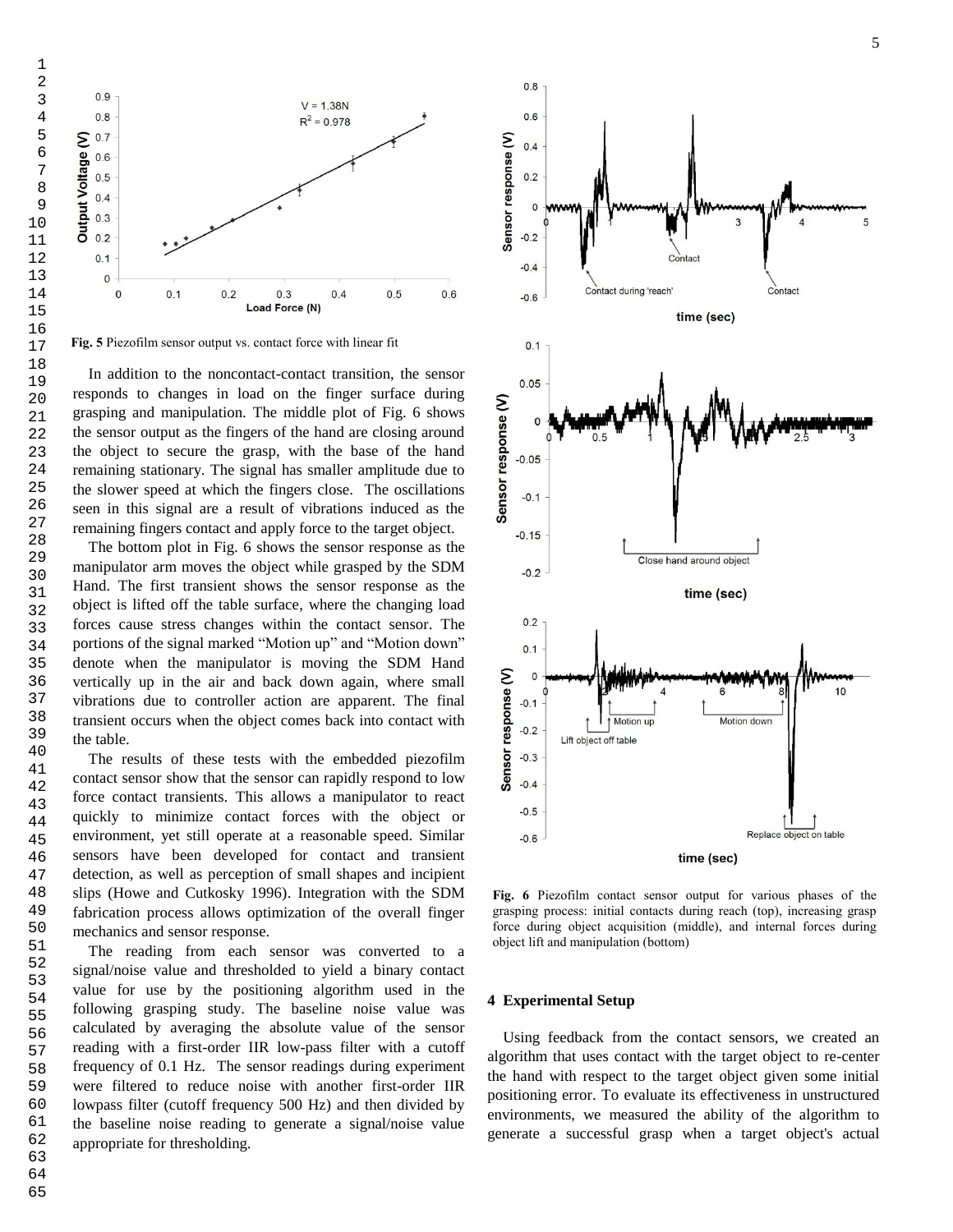

**Fig. 7** Overhead view of WAM robot configuration. The table on the right half of the image is level with the ground and the arm operates in the plane until lifting the object



**Fig. 8** Diagram of the robot manipulator arm with degrees of freedom. Arm operates in the plane of the work table until object is lifted, utilizing the shoulder roll joint, indicated by \*

position is offset from its expected location. The results of the . reactive algorithm are compared to those of a basic algorithm that merely grasps at the expected position of the object. Both algorithms are evaluated in terms of the grasp success and the magnitude of the planar force exerted on the object during the grasp.

#### 4.1 Robot manipulator

The SDM Hand was mounted on a low-impedance robotic arm for positioning (Fig. 7) (Whole-Arm Manipulator (WAM), Barrett Technology, Cambridge, MA, USA). The robot was configured to operate in a planar configuration during the approach phase of the grasp, with the shoulder roll used to lift target objects after grasp (Fig. 8). Positioning commands were given in Cartesian coordinates and converted to trajectories in joint space, with a PID loop control running at 1000 Hz on a coprocessor (DS1103 PPC, dSpace Inc., Novi, MI). To increase performance and allow for the use of lower gains, the robot controller uses a feedforward model of the forces on the arm (before contact with the object),



**Fig. 9** Images of the two test objects and their orientations

including compensation for torque ripple, gravity, and friction. The arrival of the end-effector at a commanded position was .defined as being within 1mm of the desired position according to the forward kinematics based on the joint angle readings.

Since there is no wrist, orientation of the hand was not controlled and was determined based on the kinematics of the manipulator at the target position.

#### 4.2 Workspace

Two objects were tested with both the feed-forward and reactive sensor control algorithm: a 48mm diameter cylindrical PVC tube and a wood block with a cross-section of 38mm x 89mm, oriented with the wider face in the plane of the palm of the hand (Fig. 9). These objects were mounted on a 6-axis force/torque sensor (Gamma model, ATI Industrial Automation, Inc, Apex, NC, USA, 0.1 N resolution). This sensor is used to measure the contact forces on the objects during the grasping task. Planar forces were sampled at 1KHz; forces outside the plane of the workspace and torques were ignored, and a 20-sample (0.02s) median filter was applied to reduce noise.

Objects were mounted to the force sensor mount via a square peg, such that position and orientation in the plane were fixed, yet the object could be lifted up out of the mount after grasping. In actual unstructured grasping tasks, even small forces can dislodge some objects, particularly if they are lightweight or top-heavy. Predicting whether the object will move requires specification of detailed parameters such as mass distribution, three dimensional geometry, and frictional properties at the contact with the environment and with the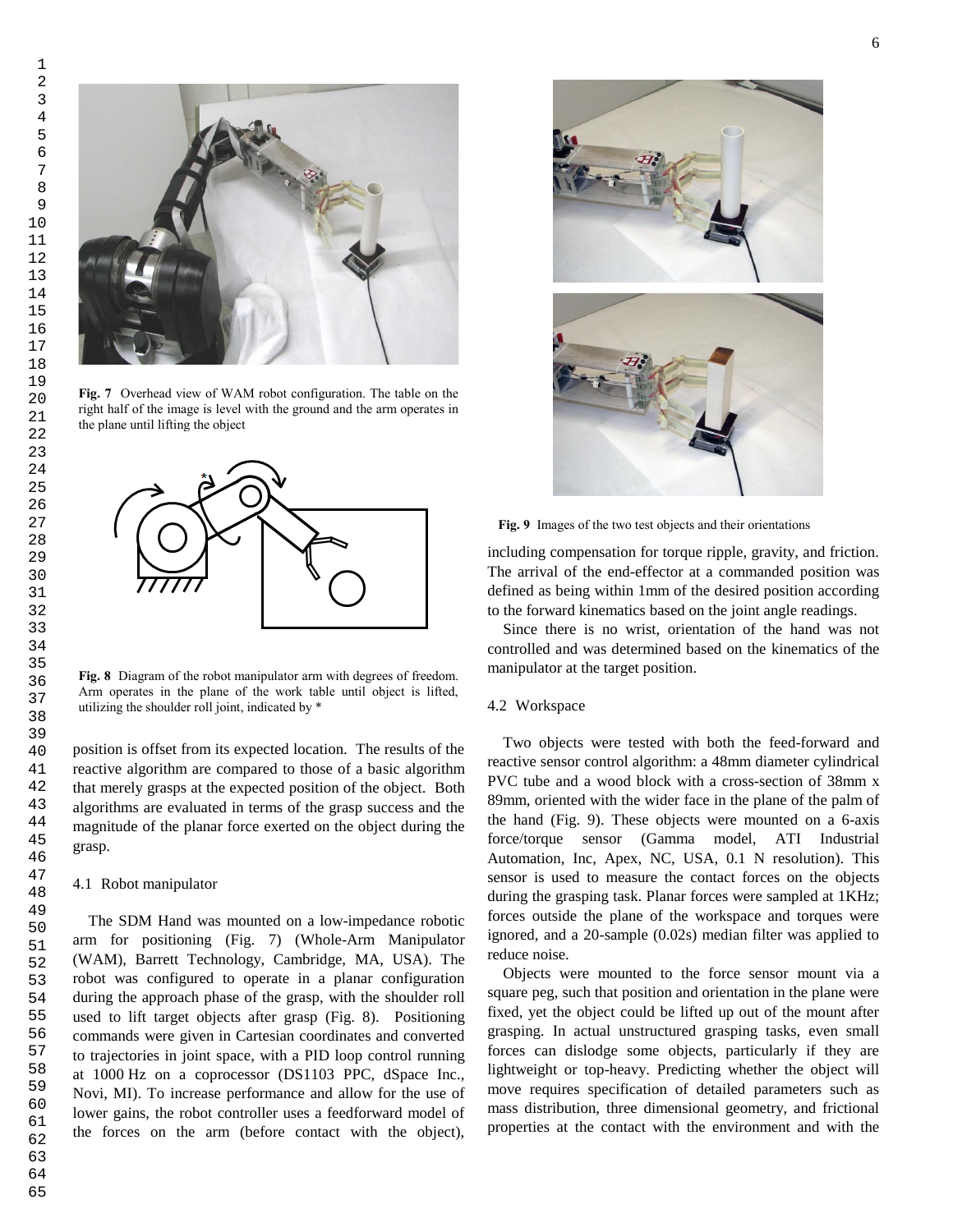

**Fig. 10** Reactive control algorithm. If the initial contact is on the outer link, the process begins at the fourth cell, "outer contact". Robot motion is indicated by the arrow at the base of the hand. The comparable process for the Feed-forward algorithm is shown in Fig. 3.

fingers. This results in a large parameter space, and testing controller performance across this range is impractical. .

Fortunately, it is not necessary to directly test the entire parameter space. By measuring the force applied by the hand to a fixed object, a prediction can be made as to whether an unfixed object might move for a given condition. The lower the applied force, the larger the range of objects that will not be moved, making applied force a good metric for grasping performance. For any given object, these experimental results can be used to predict if the object would have moved in a specific condition by comparing the force required to overcome friction and displace it with the experimental force on the "fixed" object.

Maximum force applied to the "fixed" object is then a conservative indicator of controller quality, since some objects might be successfully grasped even if a high enough force is applied to cause motion (e.g. if the object simply slides towards the other finger). Combining the maximum net force measure with the assumption that the object does not move reduces the parameter space to a tractable size but preserves the key result.

### **5 Experimental Procedure**

The experiment begins by finding the "zero position" for the particular object and location. This position was taken as the point at which the hand contacts the object without any deflection, centered on the object, representing the ideal positioning of the hand under perfect visual sensing (hand is centered on the object) and perfect contact sensing with zero manipulator inertia (allowing the manipulator to stop at the instant of initial contact) as in (Dollar and Howe 2007).

The *y* direction was taken as the normal vector to the palm of the hand at the zero configuration, with *x* being taken in the plane of the hand, parallel to the ground. To simulate errors in object location estimates that would occur in unstructured environments, the robot was positioned at 10mm increments from the zero position in the positive  $x$  (symmetry in the positive and negative *x* direction was assumed) and positive and negative *y* directions (grasping behavior is not symmetric in *y*). Forces on the object and whether the grasp was successful were recorded for each of these positions. In doing so, we evaluate the range of positions offset from the target object for which a successful grasp can be achieved, representing the allowable positioning error for the grasper and



**Fig. 11** State diagram showing the complete decision process for the reactive control algorithm used in this study

control algorithm. A successful grasp was defined as one where the object was able to be successfully lifted out of the force sensor mount without slipping out of the hand.

For each object, a fixed "start" position for the hand was calculated, offset from the object"s zero position by 100mm in the *y* direction. This is the hand position from which the manipulator begins during each grasp trial, and from which it moves to each target location on the 10mm grid as described above.

Two grasp algorithms were tested. In the "feed-forward" algorithm, the hand moves to this target position and immediately closes the fingers, attempting to grasp the object and lift it out of the socket. This is the method utilized in (Dollar and Howe 2007).

The second algorithm, "reactive control", utilizes sensed contact with the target object to reposition the hand such that the object is centered in the grasp to increase stability of the grasp and balance contact forces. This algorithm is a straightforward implementation of more generalized frameworks for sensor-based control of robot hands (e.g. Tomovic et al. 1987; Brock 1993; Tremblay et al. 1995; Natale and Torres-Jara, 2006).

Fig. 10 describes our basic "reactive control" algorithm in which the hand is moved towards the target position until contact is registered on one of the fingerpad contact sensors. A more complete description can be seen in Fig. 11. The location of this contact is used to determine a line in the plane of the workspace that represents a bound on one edge of the object (Fig. 10). The hand is then moved in the *x* direction until contact is made on the opposing side of the hand, with the resulting contact location used to determine a second bounding edge of the object. The manipulator then centers the hand on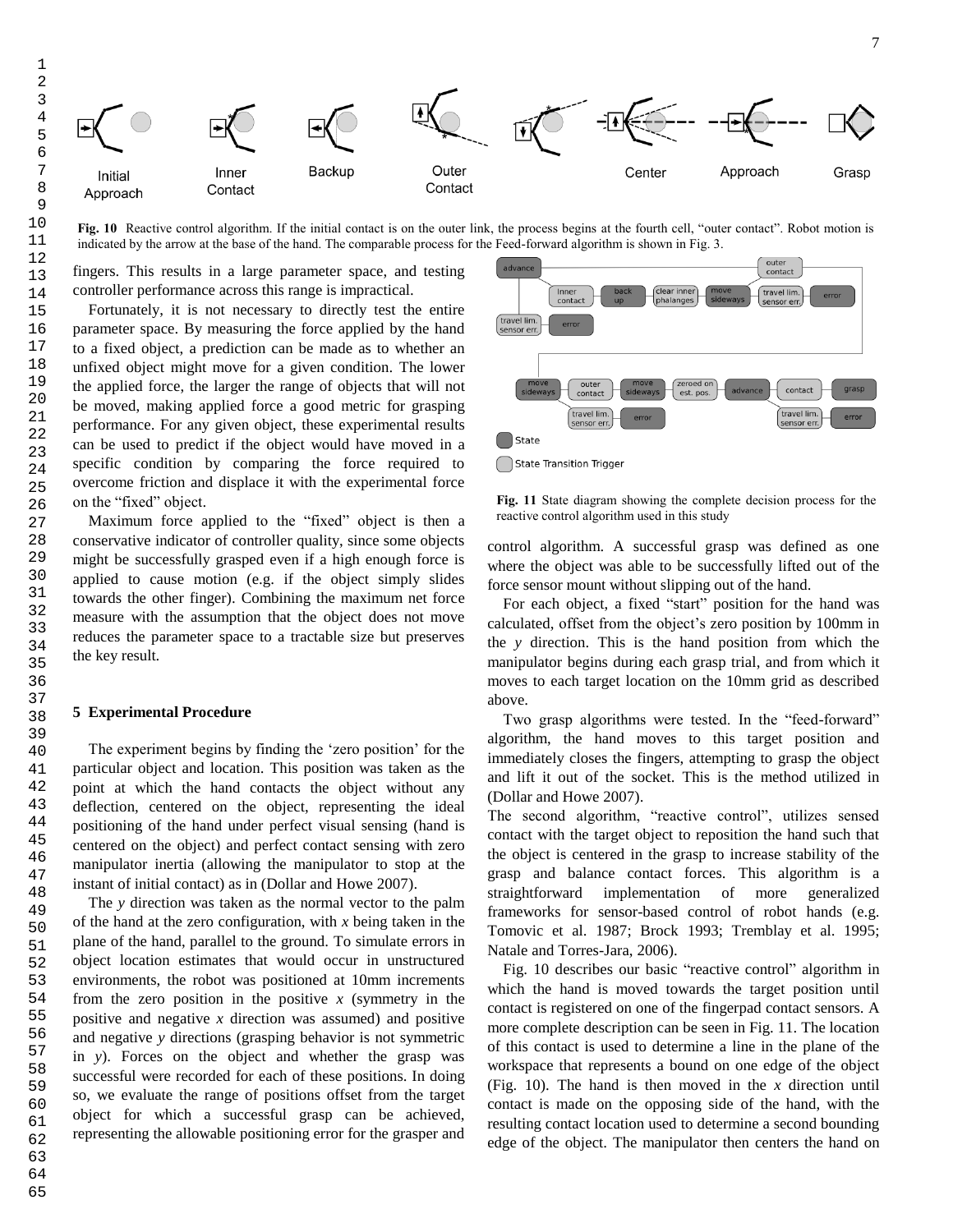

**Fig. 12** Maximum force results for the cylindrical object. Top: "feed forward" algorithm, bottom: "reactive control." Contours are in Newtons, with various magnitudes called out for easy interpretation

the bisector of these two lines (which contains the object"s center for objects symmetric about the *y*-axis), and approaches . until contact occurs a third time. At this point, the manipulator stops and attempts to grasp and lift the object, which is now more appropriately centered in the hand.

If the initial contact occurs on one of the inner segments, the manipulator is first backed up 5cm and then follows the same procedure. This is done in order to utilize the contact sensors on the distal finger links, which generated more reliable contact signals during motion in the *x*-direction due to their wider spacing left to right. For the proximal sensors, the manipulator velocity is still very low at contact on the opposing sensor (step five in Fig. 10) due to the close spacing of the proximal finger links and the manipulator control gains.

Note that abrupt contact with the target object sometimes triggered readings from multiple sensors, so a truth table was used as necessary to interpret whether these events are sharp collisions on one link of the hand or indeterminate contact with a larger region of the hand (generating an 'error' that was processed as an unsuccessful grasp).



**Fig. 13** Maximum force results for the rectangular object. Top: "feed forward" algorithm, bottom: "reactive control." Contours are in Newtons, with various magnitudes called out for easy interpretation

## **6 Results**

The results of the experimental study described above are shown in Fig. 12 for the cylindrical object, and Fig. 13 for the rectangular object. The top plot in each figure represents the results for the "feed-forward" algorithm and the bottom plot represents the results for the "reactive control" algorithm.

The horizontal and vertical axes of each plot correspond to the *x* and *y* axes as described above. Grasp success and contact force data was evaluated and recorded at 10mm increments from the zero position. Plot contours correspond to the magnitude of the force exerted during the grasp, as described by the colorbar to the right of each plot. The edges of the contoured areas correspond roughly to the edge of the effective grasp space, beyond which grasps were unsuccessful (and no force data exists). These areas are indicated by the hatched background.

Note that due to the large successful grasp range for the reactive algorithm with the rectangular object, positions were sampled at increments of 20mm, but were sampled at every 10mm for the other three cases.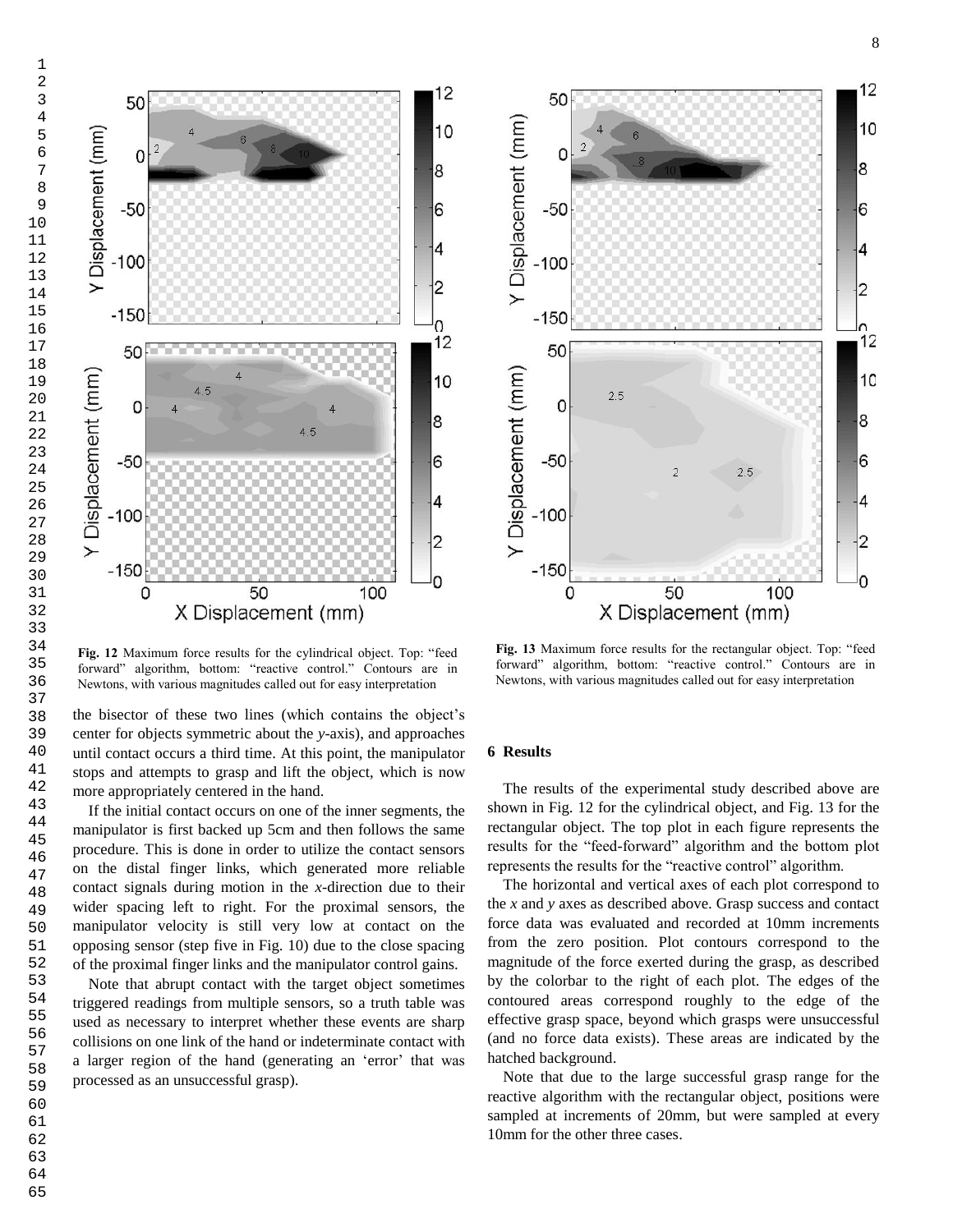65

1



**Fig. 14** Examples of poor quality (top) and good quality (bottom) grasps

#### **7 Discussion**

As expected, the addition of feedback from the contact sensors on the hand significantly decreases the forces applied to the object as it is grasped, as well as significantly increases the range of acceptable positioning offsets that still result in a successful grasp. In particular, the grasp space for the cylindrical object has been increased from approximately  $\pm$ 80mm in *x* and -30 to +50mm in *y* to  $\pm$  120mm in *x* and  $\pm$ 50mm in *y.* For the rectangular object, the grasp space was increased from approximately  $\pm$  90mm in *x* and -30 to +40mm in *y* to  $\pm$  120mm in *x* and -160mm to +60 mm in *y*. Put another way, the robot can cope with an initial object position estimate up to  $\pm$ 5cm away from its actual location in any direction (e.g. due to sensing error) for either of these objects and still get a successful grasp, utilizing only very basic sensing and control. Furthermore, unbalanced contact forces on the objects were limited to between 3-5 N for all successful grasp locations for the reactive control algorithm, whereas large regions of greater than double those values were observed under the feed forward control method.

For the "feed-forward" algorithm, the effective grasp region is bounded on the top and side (large offsets from the zero

configuration) by the tendency of the object to slip out of the grasp because it is contacted by only the outer links of the fingers. On the bottom edge, the range is limited by the force exerted on the object as the arm approaches and grasps (i.e. the robot tries to push the hand through the object, dislodging it from its rest position).

For the "reactive control" algorithm, the lower edge of the effective grasp space is limited by poor sensor readings at contact with the object. The grasp space is much larger for the rectangular block due to a stronger object edge contacting the sensor. The upper edge of the range is only limited by the reach of the manipulator arm. On the side, it is simply limited by the width of the grasper (100mm). There is, however, regions of "successful grasps" beyond this due to the oblique approach caused by the fixed starting position, but this data does not add useful information since it suggests that the hand could detect objects wider than the hand itself.

Besides the performance improvements reflected in Figs. 12 and 13, the quality of the grasp for the reactive control was visably better over much of the space than for feed-forward control. An example of this effect is shown in Fig. 14. Although the object in the grasp does not drop and the grasp is thus judged "successful" in our classification, it has been, perhaps unacceptably, shifted to an awkward orientation and is less robust to disturbances during the manipulation.

During the experiments it became clear that manipulator inertia dominates the forces applied to the object during the approach phase. Contact was able to be sensed at a very low force threshold, but by the time the manipulator was able to be stopped, the applied force rose substantially. Control gains and approach strategy should be carefully considered in order to minimize manipulator velocity when contact with a target object is immenent.

#### 7.1 Future Work

An immediate direction for future work is the enhancement of the sensory suite to facilitate better contact detection. Extension of the piezofilm to cover the fingertips is an obvious improvement. This would enable distinguishing between headon contact with the center of an object and sideways contact with the edge of it. The addition of some type of joint-angle sensing would also be adventageous. This would allow the reactive control algorithm to detect missed contacts by monitoring the deflection of the finger joints. Sensors of this type would be especially helpful in cases where contact forces are not large enough to register on the piezofilm sensors, as can be the case when the velocity of the manipulator is particularly slow. As an alternative, we will also investigate contact sensors with a static response that are less likely to miss the contact transients during slow manipulator movements.

More generally, we would like to determine the tradeoffs of different combinations of sensory suites for robotic grasping. By categorizing and evaluating sensor types according to the nature of the information they provide about the environment